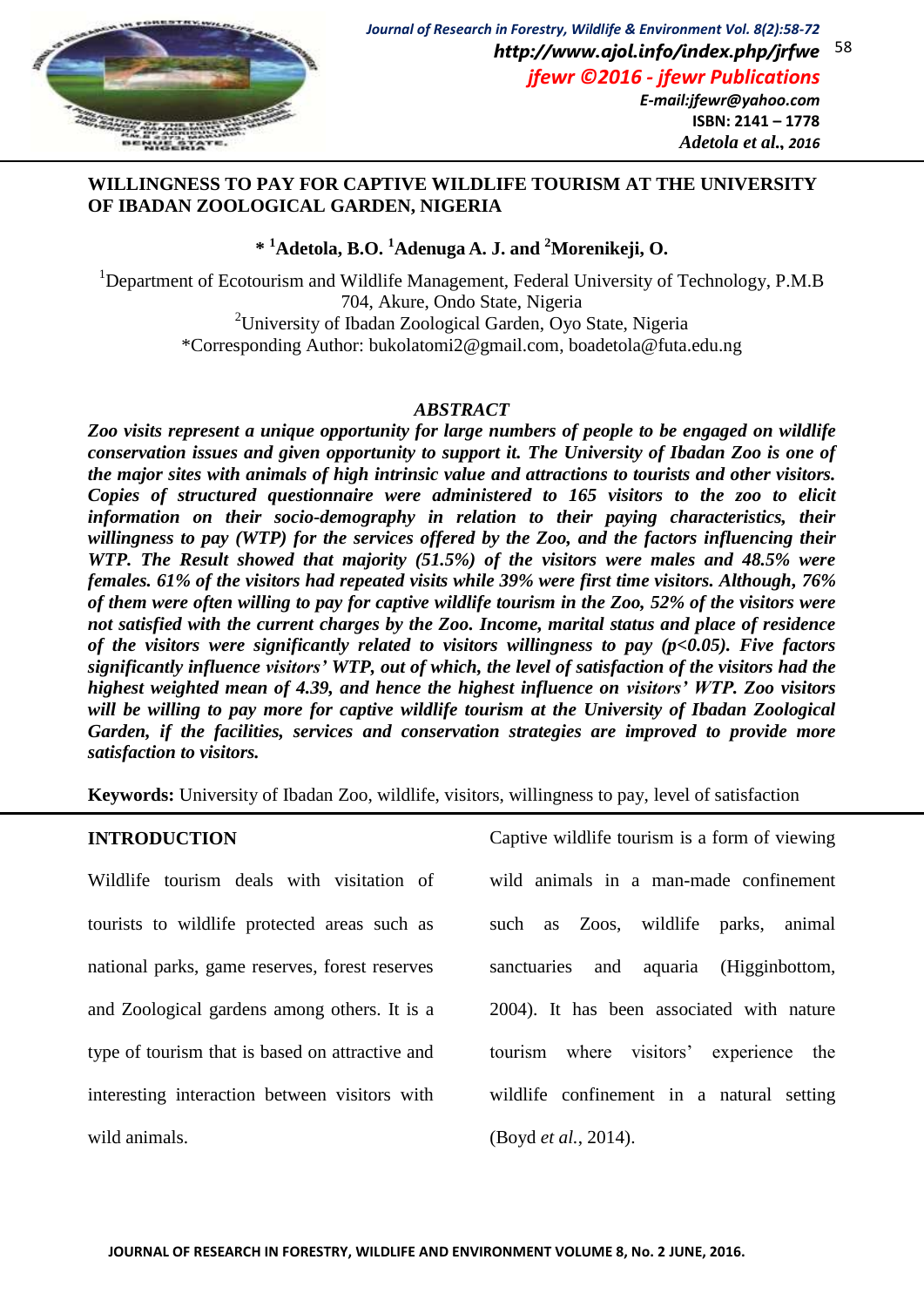People travel to various tourism destinations with different motives, depending on the type of tourism they are engaged in. The main focus of the visitors to come to the Zoo is because of their interest in wildlife, they want to satisfy their curiosity to observe wild animals at close range (sight-seeing); and their encounter with wild animals is partly of wildlife experience (Boyd *et al.* 2014). Visit to Zoo is a unique opportunity for large numbers of people to be engaged with conservation issues and be given an opportunity to act in support of wildlife (Smith*et al.,* 2012). Zoos are mainly created for conservation, education and research. According to Tribe (2001), recreation is the major quandary for today's Zoos – how to attract and entertain their visitors, without comprising the basic reasons for the Zoo's existence – education, conservation and research. As more natural environments are affected by development, Zoos represent one type of urban open space that is increasingly recognized as a place for visitors to reconnect with nature (Rigway *et al.,* 2005).

The Zoo generates fund from revenue sources associated with visitation, which include entrance fees, admission fees, rental fees, sales revenue, licenses and permits and special service fees (Lindberg, 2001). The most common type of these income generating fees is "entry", which has been known to generate enough revenue to cover operating costs, although allocating revenue funds from tourism fees into conservation and protection can greatly improve management efficiency and conservation effectiveness (Spergel and Moye, 2004), the organisations designed to manage and maintain a protected area are often faced with limited financial resources to maintain and monitor the site to their fullest potential. Willingness to Pay (WTP) studies are used to assess visitors' views and opinions towards fee systems and the potential of paying more in order to sustain an organisation's role in nature management and conservation of natural and other valuable resources (Elsie *et al.*, 2006).

Although the Zoo has several values which draw peoples to visiting it, the economic climate for instance, people living below the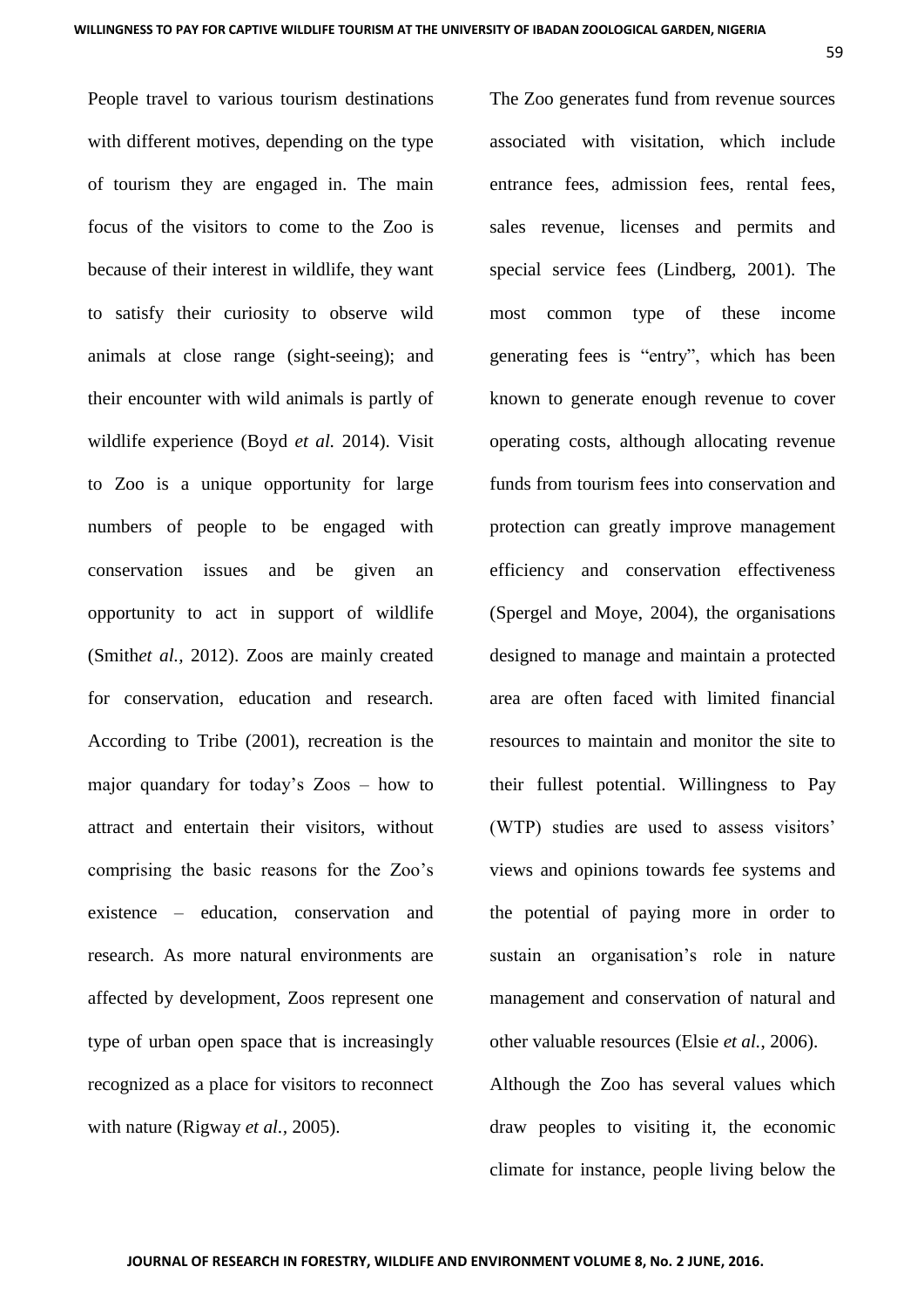World Bank benchmark of USD \$1.25 per day (Alexander, 2012), affects the paying characteristics of most visitors. It may even restrict some from visiting the Zoo. Some are forced by their family members usually their children to visit the Zoo especially during special events, they do this just to perform their civic duties not because they are really willing to pay for captive wildlife tourism offered by the Zoo. Zoos must make money to survive but this is an increasingly difficult task. Admission prices have to be kept low enough to encourage repeat visits by a wide spectrum of the society (Tribe, 2001). Due to this, the quality, captive propagation programmes and the maintenance of the Zoo could be affected resulting to inadequate management of the Zoo animals and staff. This in turn affects the willingness to pay (WTP) of visitors and also discourage revisits. This study therefore seeks to unearth visitors' WTP for captive wildlife tourism at the University of Ibadan Zoological Garden.

#### **METHODOLOGY**

#### **Description of Study Area**

University of Ibadan Zoological Garden was established in 1948 primarily as menagerie to support teaching and research in the Department of Zoology. In 1974, as the number and diversity of animals collected in the menagerie increased, it was gradually elevated to a full-fledged Zoo. The Zoo now welcomes a large number of visitors from far and near every year. Apart from displaying animals for teaching, research and the entertainment of visitors, the U.I Zoo is also for the conservation of endangered species. The garden is home to a wide array of animals comprising mammals, birds, reptiles and amphibians. The UI Zoological garden is located at the University of Ibadan campus Latitude  $7^{0}26'37.1''N$ and Longitude  $3<sup>0</sup>53'43.8"$ E. Ibadan has a typical tropical climate with distinct rainy and dry seasons. Temperatures range from  $21.4^{\circ}$ C and  $26.7^{\circ}$ C and a rainfall of 1420.1mm spread over 109 days.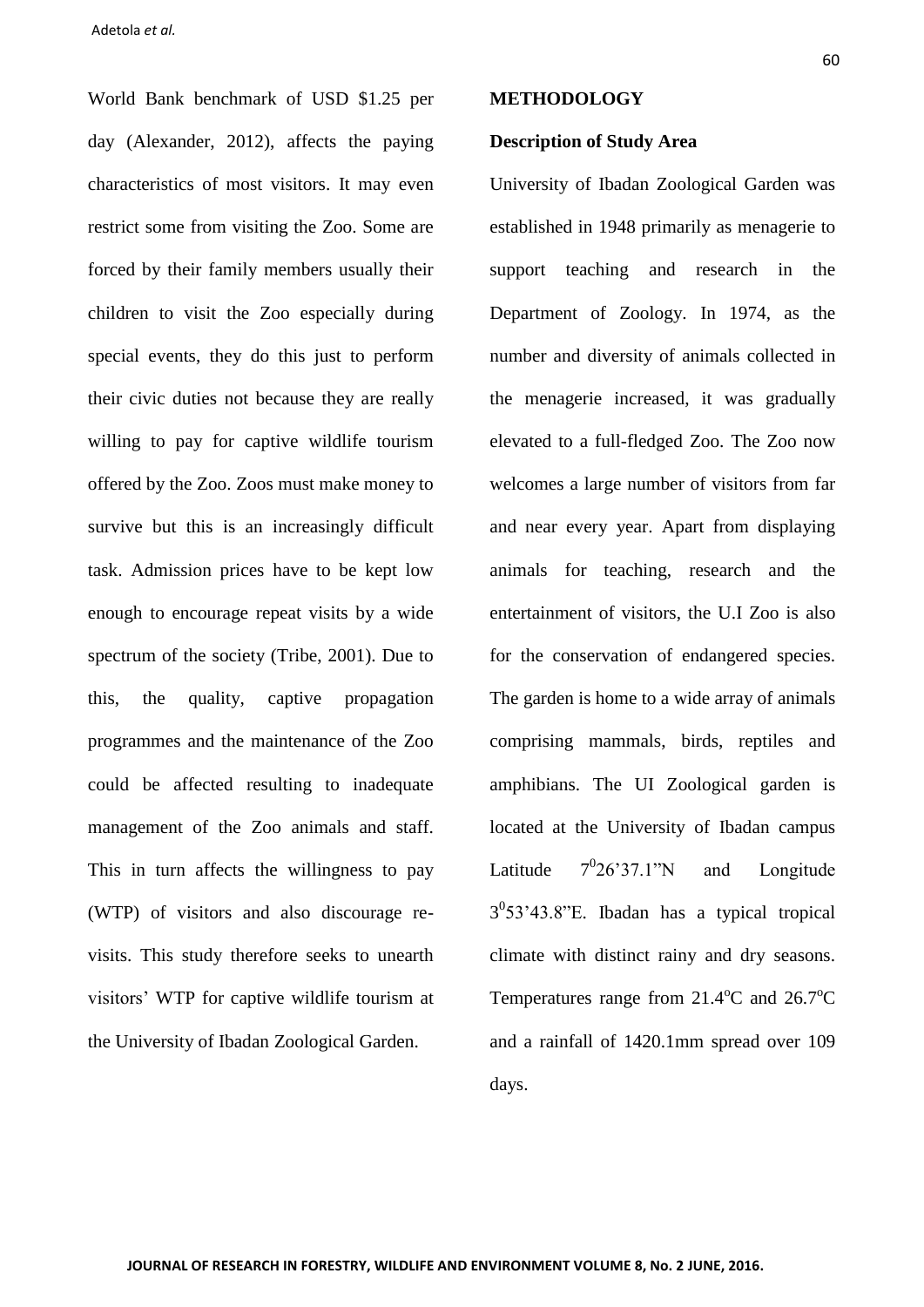

**Figure 1: Map of University of Ibadan Showing the Location of Zoological Garden**

### **Population, Sampling, Data Collection and**

#### **Analysis**

The statistical population for this study were the visitors to the University of Ibadan Zoological Garden. Systematic random sampling approach was used to sample one hundred and sixty-five (165) visitors that are willing to participate in the study. A Multiple choice closed ended questionnaire was used for data collection. The questionnaire focused among others on the socio-demography, visit and paying characteristics of the visitors, visitors' willingness to pay and the factors influencing willingness of visitors to pay for captive wildlife tourism in the U.I. Zoological garden.The five (5) point Likert Scale was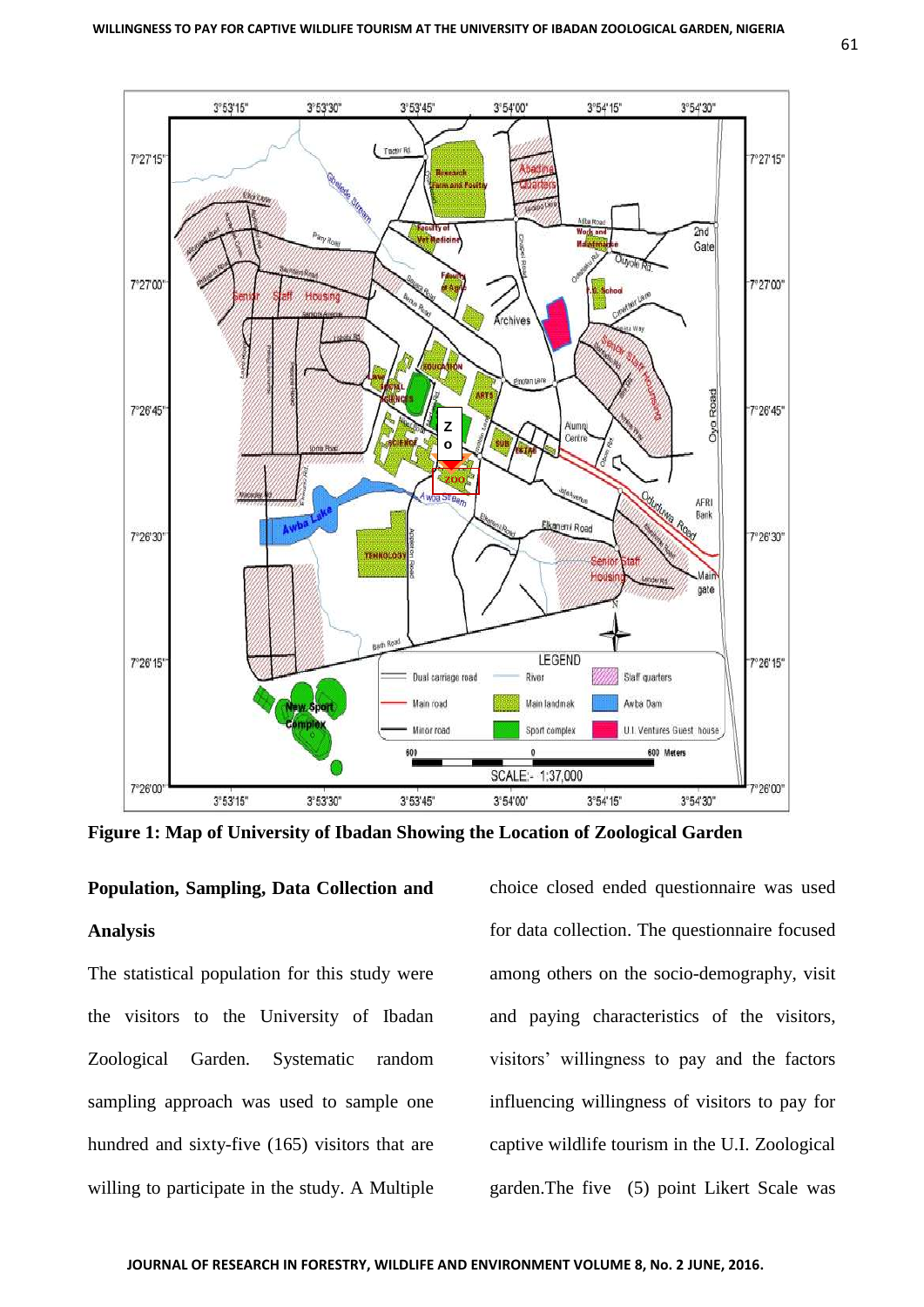used and options such as strongly agreed (SA), Agreed (A), Undecided (U), Disagreed (D), and Strongly Disagree (SD) and with a weighted scale of 5, 4, 3, 2 and 1 respectively. Each variable highlighting the factors affecting visitors' willingness to pay was used to calculate the Weighted Mean (X) or mean of a group data. The Group Arithmetic Mean (GAM) was applied to the entire calculated mean under each of the factors. The GAM result was used as baseline for determining the cut-off mark to accept or reject the variable statement and also rank the factors affecting WTP as described by Ogunbodede, (2012).

## **Data Analysis**

Data obtained was analysed with descriptive and inferential statistics. The descriptive statistical tools present the data obtained inform of frequencies, percentage, mean, charts and tables, while discriminant analytical tool was used as inferential statistics.

#### **RESULTS**

# **Socio-Demographic Characteristics of the Visitors to the University of Ibadan Zoo**

The result in Table 1 shows the demographic profile of the visitors to University of Ibadan Zoological garden. More than half (51.5%) of the visitors were male and 48.5% were female. Majority (78.2%) of the visitors were single, only 22.1% were married. Higher percentages (63.7%) of the visitor were between ages of  $21 - 40$ years and 97.5% are educated. In addition, 52.1% of the visitors were students, 17.6% were civil servants and 13.9% were self-employed. The study also showed that majority (63.6%) of the visitors earn less than  $\mathbb{N}20,000$ , 22.4% earn between  $\text{N20,000 -}$ N $100,000$  and 13.9% earn above N 100,000, monthly. Domestic visitors were 98.8% and majority reside within Ibadan metropolis (66.7), while 1.2% were foreigners from Mali and Ghana. Visitors' frequency of visits shows that 39% were first time visitors, while 61% of the visitors have had repeated visits to the UI Zoo (Figure 2).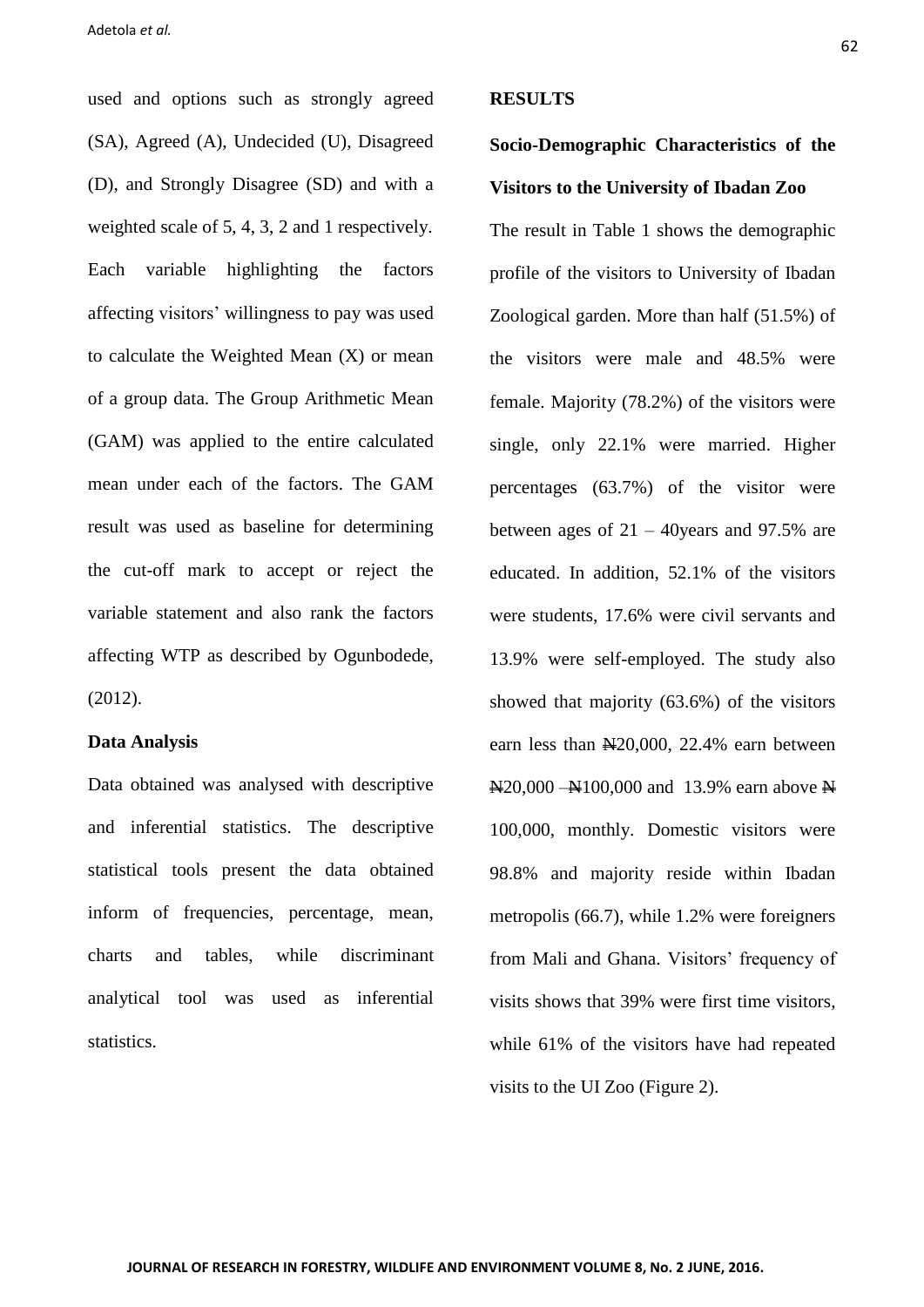| Table 1: Demographic information of visitors to U.I Zoological Garden |                   |            |  |  |  |
|-----------------------------------------------------------------------|-------------------|------------|--|--|--|
| <b>Demographic Information</b>                                        | Frequency (N=165) | Percentage |  |  |  |
| <b>Gender</b>                                                         |                   |            |  |  |  |
| Male                                                                  | 85                | 51.5       |  |  |  |
| Female                                                                | 80                | 48.5       |  |  |  |
| <b>Marital Status</b>                                                 |                   |            |  |  |  |
| Single                                                                | 129               | 78.2       |  |  |  |
| Married                                                               | 35                | 21.2       |  |  |  |
| Divorced                                                              | $\mathbf{1}$      | 0.6        |  |  |  |
| Age                                                                   |                   |            |  |  |  |
| Below 20                                                              | 51                | 30.9       |  |  |  |
| $21 - 30$                                                             | 78                | 47.3       |  |  |  |
| $31 - 40$                                                             | 27                | 16.4       |  |  |  |
| $41 - 50$                                                             | 5                 | 3.0        |  |  |  |
| Above 50                                                              | $\overline{4}$    | 2.4        |  |  |  |
| <b>Level of Education</b>                                             |                   |            |  |  |  |
| Primary                                                               | 5                 | 3.0        |  |  |  |
| Secondary                                                             | 23                | 13.9       |  |  |  |
| Tertiary                                                              | 133               | 80.6       |  |  |  |
| No formal education                                                   | $\overline{4}$    | 2.5        |  |  |  |
| <b>Employment status</b>                                              |                   |            |  |  |  |
| Unemployed                                                            | 25                | 15.2       |  |  |  |
| Self employed                                                         | 23                | 13.9       |  |  |  |
| Civil servant                                                         | 29                | 17.6       |  |  |  |
| Student                                                               | 86                | 52.1       |  |  |  |
| Retired                                                               | $\overline{2}$    | 1.2        |  |  |  |
| Monthly Estimated Income (N)                                          |                   |            |  |  |  |
| Less than 20,000                                                      | 105               | 63.6       |  |  |  |
| $20,000 - 50,000$                                                     | 21                | 12.7       |  |  |  |
| $51,000 - 100,000$                                                    | 16                | 9.7        |  |  |  |
| Above 100,000                                                         | 23                | 13.9       |  |  |  |
| <b>Nationality</b>                                                    |                   |            |  |  |  |
| Nigeria                                                               | 163               | 98.8       |  |  |  |
| Ghana                                                                 | $\mathbf{1}$      | 0.6        |  |  |  |
| Mali                                                                  | $\mathbf{1}$      | 0.6        |  |  |  |
| <b>Residence</b>                                                      |                   |            |  |  |  |
| Ibadan                                                                | 110               | 66.7       |  |  |  |
| Outside Ibadan                                                        | 55                | 33.3       |  |  |  |

39%

■ first time second time

**■** three - four times  $\blacksquare$  more than four times

**Figure 2:** Percentage distribution of visitors' frequency of visits to the U.I. Zoo.

21%

19%

21%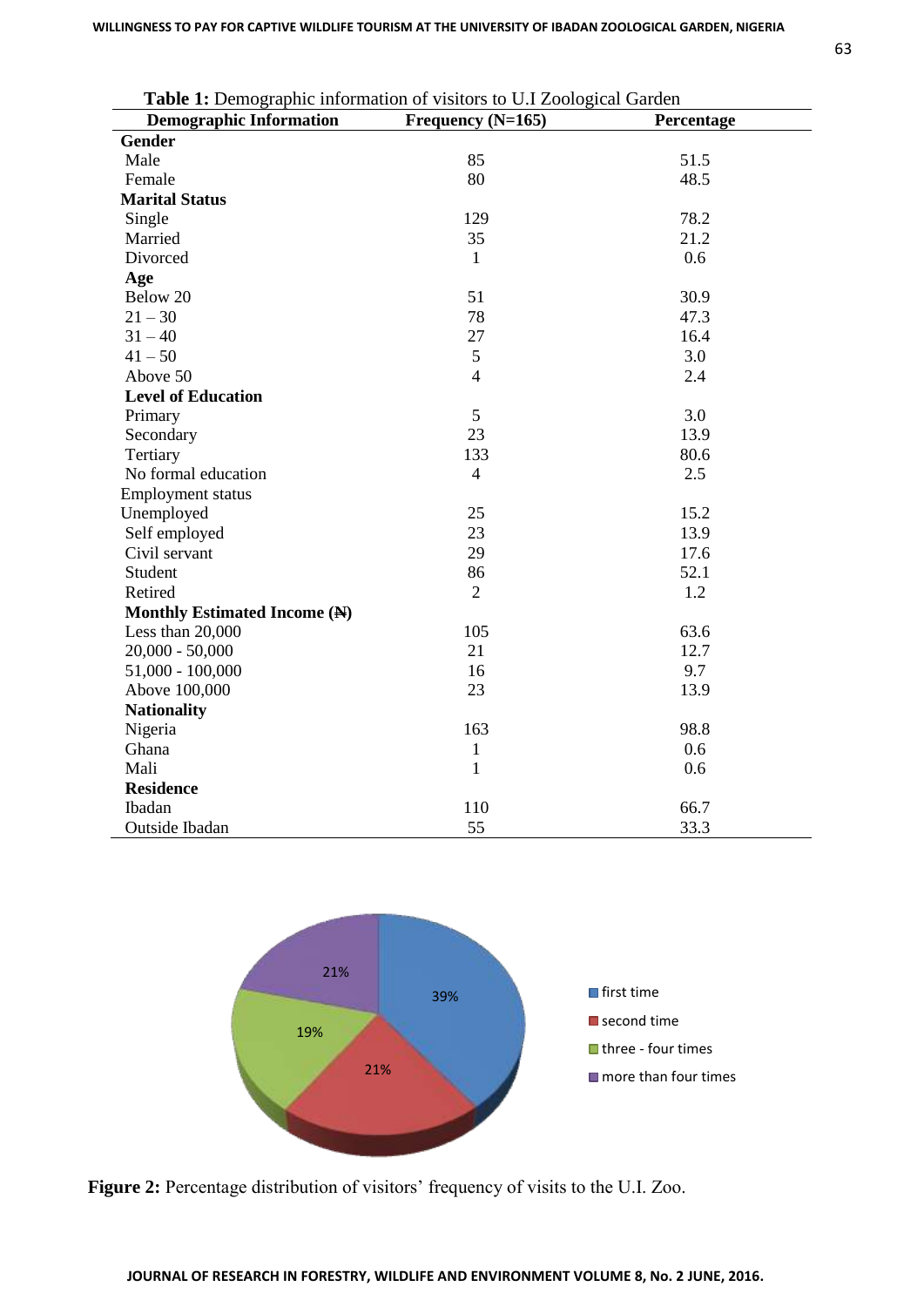**Relationship between Socio-demographic attributes of Visitors and their WTP for Captive Wildlife Tourism at the UI Zoo**

Visitors' socio-demographic attribute in relation to how often they are willing to pay to visit the U.I Zoo in Table 2 revealed that income, marital status and place of residence of visitors had significant relationship with their willingness to pay for captive wildlife tourism in the Zoo  $(P<0.05)$ .

**Table 2:** Relationship between Socio-demographic Characteristics of Visitors and Willingness to pay for captive wildlife tourism at the UI Zoological Garden

| <b>Variables</b>         | <b>P-value</b> | <b>Remark</b> |
|--------------------------|----------------|---------------|
| <b>Sex</b>               | .846           | <b>Ns</b>     |
| <b>Marital Status</b>    | .040           | $\ast$        |
| Age                      | .111           | <b>Ns</b>     |
| Education                | .447           | <b>Ns</b>     |
| <b>Employment Status</b> | .759           | <b>Ns</b>     |
| Monthly estimated income | .019           | $\ast$        |
| Religion                 | .128           | <b>Ns</b>     |
| Nationality              | .582           | <b>Ns</b>     |
| State of Origin          | .683           | <b>Ns</b>     |
| Place of Residence       | .045           | $\ast$        |
| Household Size           | .385           | <b>Ns</b>     |
| Frequency of visit       | .444           | <b>Ns</b>     |

p<0.05, \* - Significant, Ns - Not significant

## **Visitors WTP for Services offered at the UI Zoological Garden.**

Results in Table 3 further showed that majority (89%) of the visitors were of the opinion that people should pay entrance fee to visit the University of Ibadan Zoological Garden. Although, 76% of them were often willing to pay for captive wildlife tourism in the Zoo (Figure 3), 52% of the visitors were not satisfied with the current charges by the Zoo since there are extra charges on the use of camera, children swimming pool and tour guide fee (Table 4). 56% agreed to a fair-fee of  $\frac{N200 - N500}{N}$  (children –adult) for entrance per day while 70% of the respondents are willing to pay more if the funds raised are spent on improving the Zoo facilities and conservation strategies.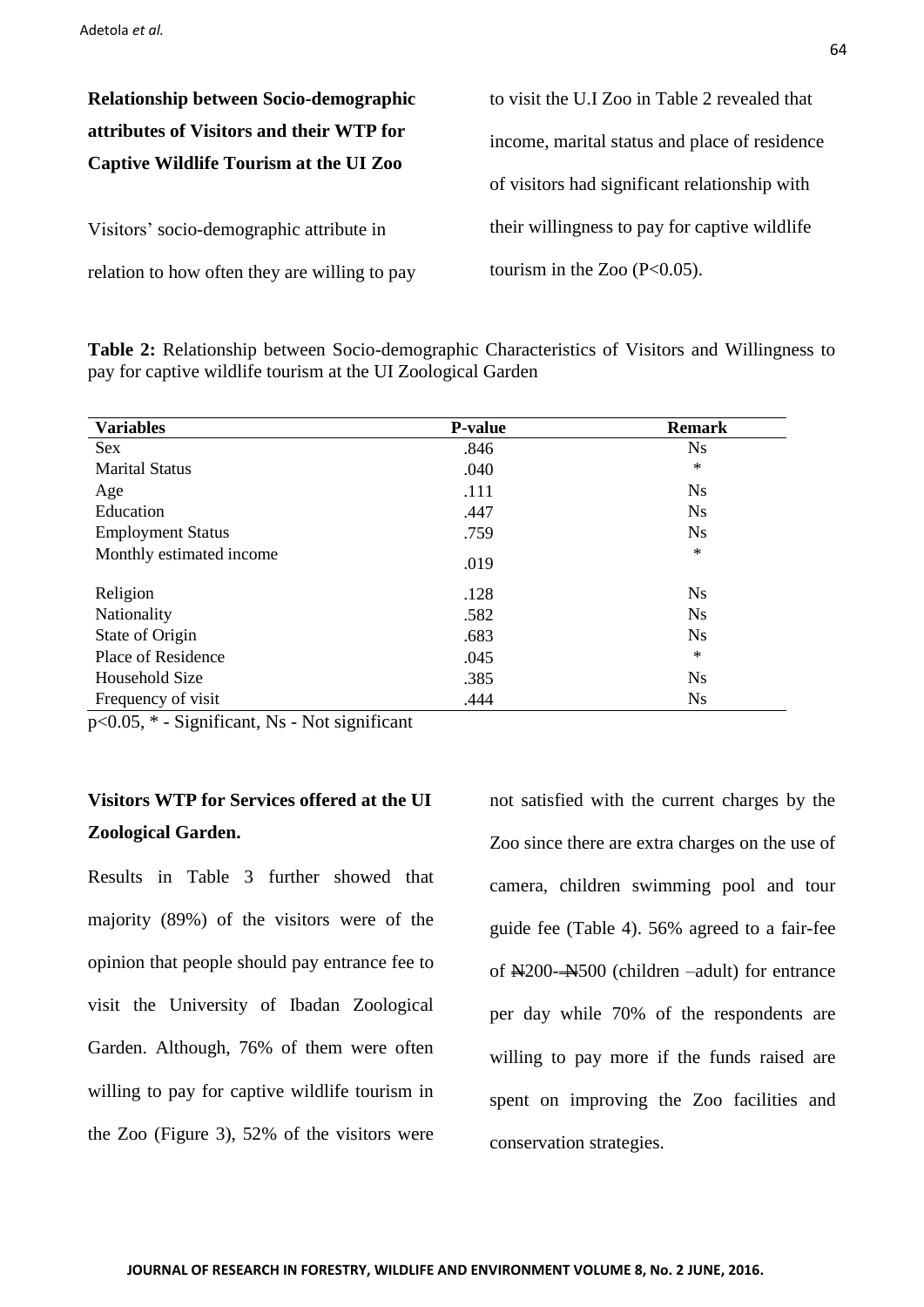

Figure 3: Are you often willing to pay for captive wildlife tourism in U. I Zoo

|         |  | Table 3: Visitors' Willingness to pay for services provided at the University of Ibadan Zoological |
|---------|--|----------------------------------------------------------------------------------------------------|
| Garden. |  |                                                                                                    |

| <b>Visitors' Willingness to pay</b>                                     | <b>Frequency</b> | Percentage |
|-------------------------------------------------------------------------|------------------|------------|
| Do you think visitors should pay to visit the University of Ibadan      |                  |            |
| Zoological garden                                                       |                  |            |
| Yes                                                                     | 147              | 89         |
| N <sub>o</sub>                                                          | 18               | 11         |
| How much do you think is a fair-fee for entrance per day $(\mathbb{H})$ |                  |            |
| Less than 200 (children)                                                | 63               | 38         |
| $200-500$ (children – adult)                                            | 92               | 56         |
| Above 500 (adults)                                                      | 10               | 6          |
| Would you be willing to pay more if the money collected is              |                  |            |
| increased and spent to improve the Zoo facilities as well as            |                  |            |
| conservation strategy                                                   |                  |            |
| Yes                                                                     | 115              | 70         |
| N <sub>0</sub>                                                          | 50               | 30         |
| Are you willing to pay for permits/licenses such as use of camera,      |                  |            |
| reptile house entrance fee, children playground fee, etc. after         |                  |            |
| paying the entrance fee                                                 |                  |            |
| Yes                                                                     | 65               | 39         |
| N <sub>0</sub>                                                          | 100              | 61         |
| Are you willing to pay for service charges such as tour guide, etc.     |                  |            |
| Yes                                                                     | 74               | 45         |
| N <sub>0</sub>                                                          | 91               | 55         |
| Are you satisfied with the current charges by the Zoo                   |                  |            |
| Yes                                                                     | 79               | 48         |
| No                                                                      | 86               | 52         |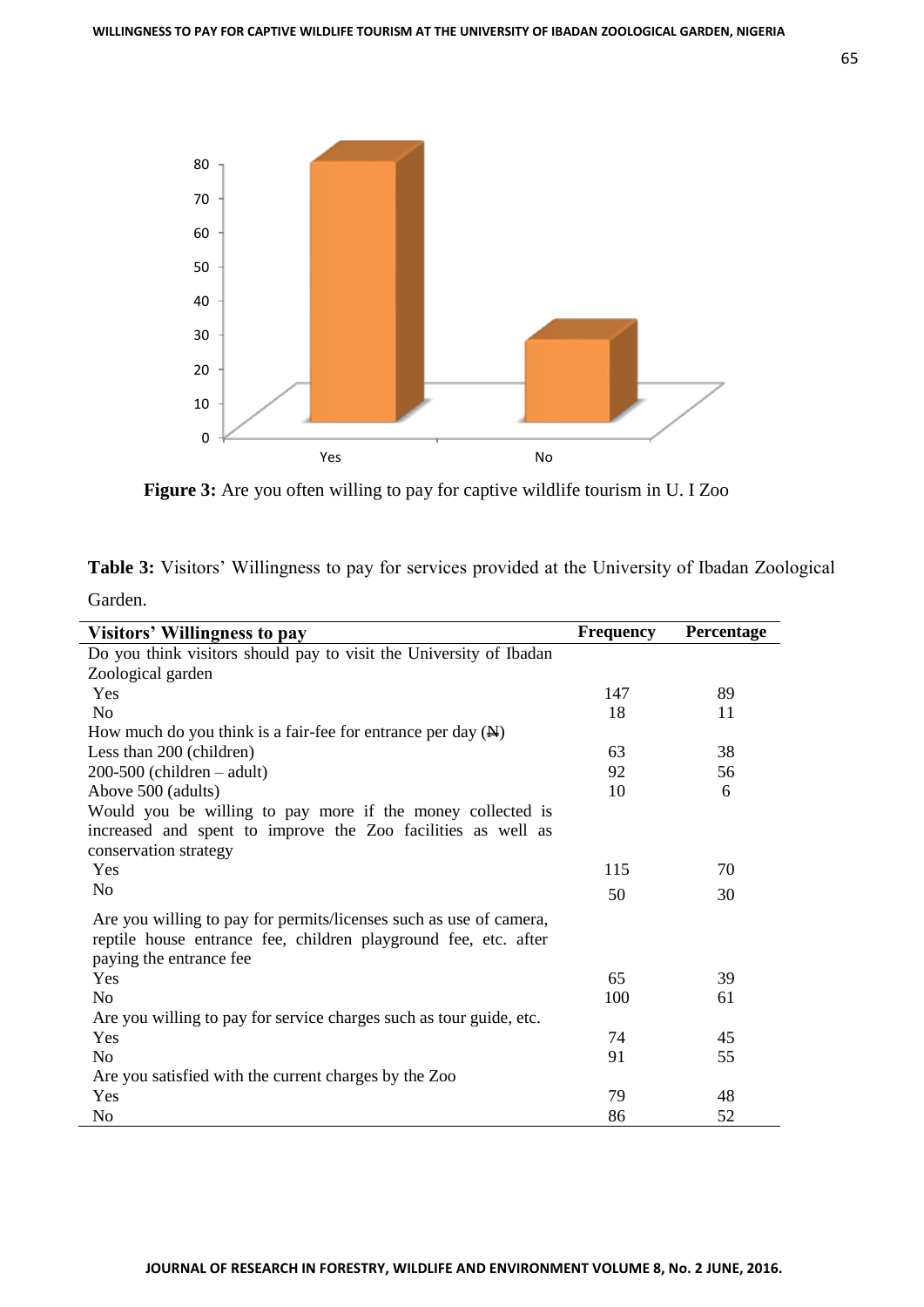| <b>Official Charges</b>                                           | Amount $(N)$ |  |  |  |
|-------------------------------------------------------------------|--------------|--|--|--|
| <b>Entrance fee</b>                                               |              |  |  |  |
| Individual (Both children and adult)                              | 500          |  |  |  |
| Registered Group (Children of Nursery and<br>Primary School Only) | 300          |  |  |  |
| Swimming Pool at the children playground                          | 100          |  |  |  |
| <b>Camera</b>                                                     |              |  |  |  |
| Video camera/Ipad                                                 | 1,000        |  |  |  |
| Small camera                                                      | 200          |  |  |  |
| Tour guide                                                        | 1,000        |  |  |  |
| Field Survey 2015                                                 |              |  |  |  |

## **Table 4:** Service Charges at the University of Ibadan Zoological Garden

**Factors influencing Visitors WTP for captive wildlife tourism at the UI Zoological Garden**

Five factors significantly influence visitors' WTP, out of which, the level of satisfaction of the visitors had the highest weighted mean of 4.39, and hence the highest influence on visitors' WTP; next to it was increased knowledge of wildlife (4.16), which was followed by stocking of varieties of wild animals in the Zoo (4.15), recreational value of the Zoo (4.11) and income of visitor (4.05). These factors had their weighted mean greater than the Gross Arithmetic Mean (3.98) for determining the cut-off mark to accept or reject the factor statement as being accepted or rejected by the majority (Table 5).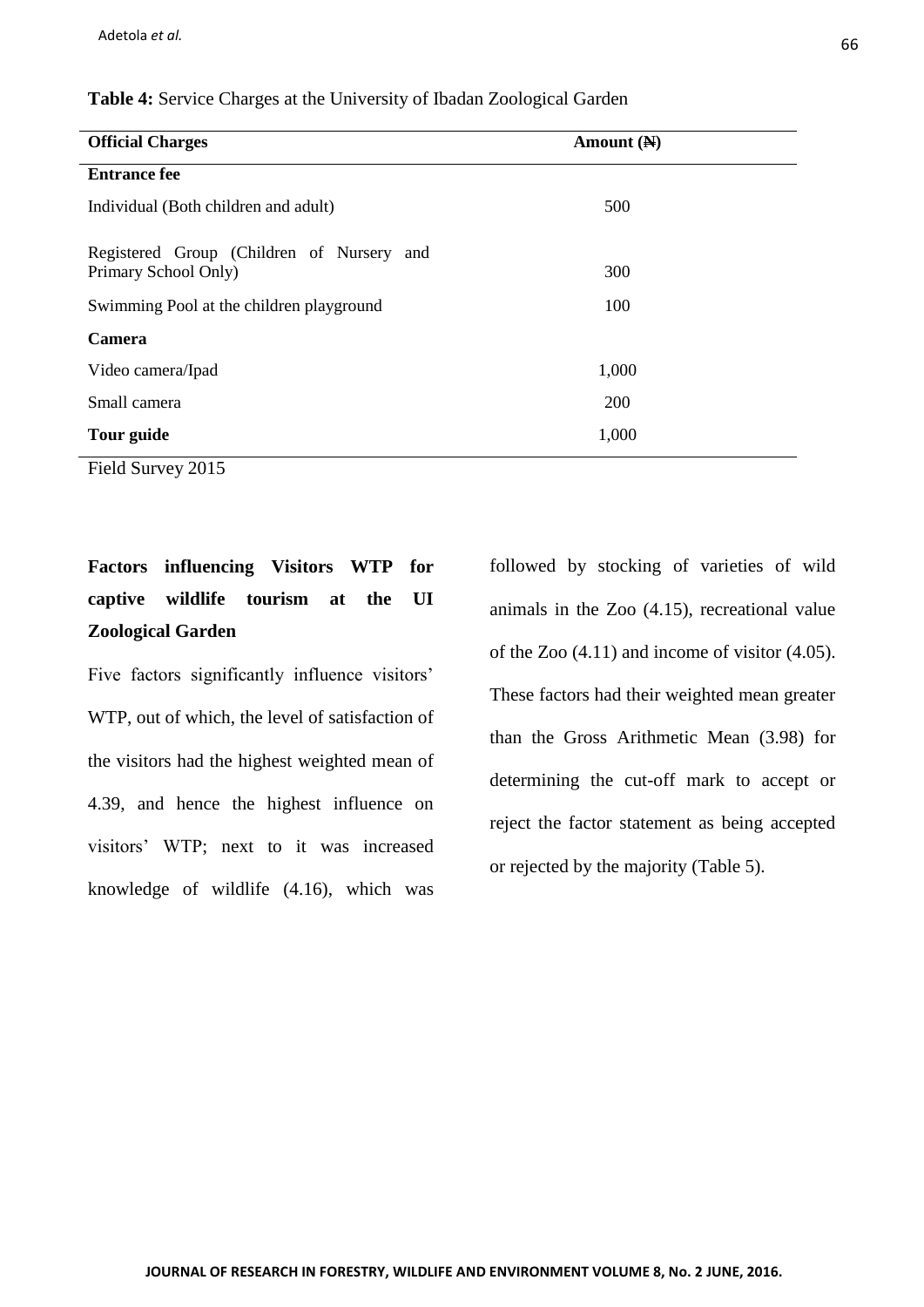| v<br>. .<br>I<br>×<br>×<br>۰, |  |
|-------------------------------|--|
|                               |  |

| <b>Variables</b>                                                        | <b>Strongly</b><br>agree | Agree | Undecided        | <b>Disagree</b>  | <b>Strongly</b><br>disagree | <b>Total</b><br>number of<br>respondent | <b>Total</b><br>sum of<br>score | Weighted<br>mean $(X)$ | Rank           | <b>Remark</b> |
|-------------------------------------------------------------------------|--------------------------|-------|------------------|------------------|-----------------------------|-----------------------------------------|---------------------------------|------------------------|----------------|---------------|
| Level of<br>satisfaction                                                | 81                       | 73    | $\sqrt{5}$       | 6                | $\boldsymbol{0}$            | 165                                     | 724.35                          | 4.39                   | $\mathbf{1}$   | Accept        |
| Increased<br>knowledge of<br>wildlife                                   | 68                       | 74    | $\boldsymbol{7}$ | 14               | $\mathbf{2}$                | 165                                     | 686.40                          | 4.16                   | $\overline{c}$ | Accept        |
| Conservation<br>interest                                                | 50                       | 76    | 21               | 15               | 3                           | 165                                     | 650.10                          | 3.94                   | 6              | Reject        |
| Income of<br>visitor<br>Stocking of                                     | 55                       | 75    | 24               | 10               | $\mathbf{1}$                | 165                                     | 668.25                          | 4.05                   | 5              | Accept        |
| varieties of<br>wildlanimals in<br>the Zoo<br>Management                | 76                       | 56    | 20               | $\boldsymbol{7}$ | 6                           | 165                                     | 684.75                          | 4.15                   | 3              | Accept        |
| technical<br>knowhow                                                    | 40                       | 74    | 38               | 11               | 2                           | 165                                     | 633.60                          | 3.84                   | $\tau$         | Reject        |
| Travel cost                                                             | 45                       | 60    | 38               | 18               | $\overline{4}$              | 165                                     | 618.75                          | 3.75                   | 9              | Reject        |
| Recreational<br>value of the<br>Zoo<br>Services such<br>as guided tour, | 55                       | 82    | 20               | $\tau$           | $\mathbf{1}$                | 165                                     | 678.15                          | 4.11                   | $\overline{4}$ | Accept        |
| interpretative<br>trail, signage<br>etc                                 | 44                       | 53    | 33               | 27               | 8                           | 165                                     | 592.35                          | 3.59                   | $10\,$         | Reject        |
| Environmental<br>conservation<br>awareness<br>provided by the<br>Zoo    | 45                       | 76    | 20               | 16               | $\,8\,$                     | 165                                     | 628.65                          | 3.81                   | 8              | Reject        |
| <b>Gross</b><br>Arithmetic<br>Mean<br>(GAM)<br>Field Survey, 2015       | 3.98                     |       |                  |                  |                             |                                         |                                 |                        |                |               |

**Table 5**: Factors influencing willingness for people to pay for captive wildlife tourism in the University of Ibadan Zoological Garden**.**

### **DISCUSSION**

Mahat (2004) and Nuva and Mad (2009) in their respective studies on tourists' inflow at the Central Zoo of Nepal and the Gunung Gede Pangrango National Park (GGPNP) recorded more male visitors than females. The current study at the University of Ibadan Zoological Garden also shows that more male tourists' participate in captive wildlife tourism at the UI zoo than females. The foregoing implies that the male folks love participating in captive wildlife tourism than their female counterparts. This supports the findings of Cohen et al., (2007) that more males are seen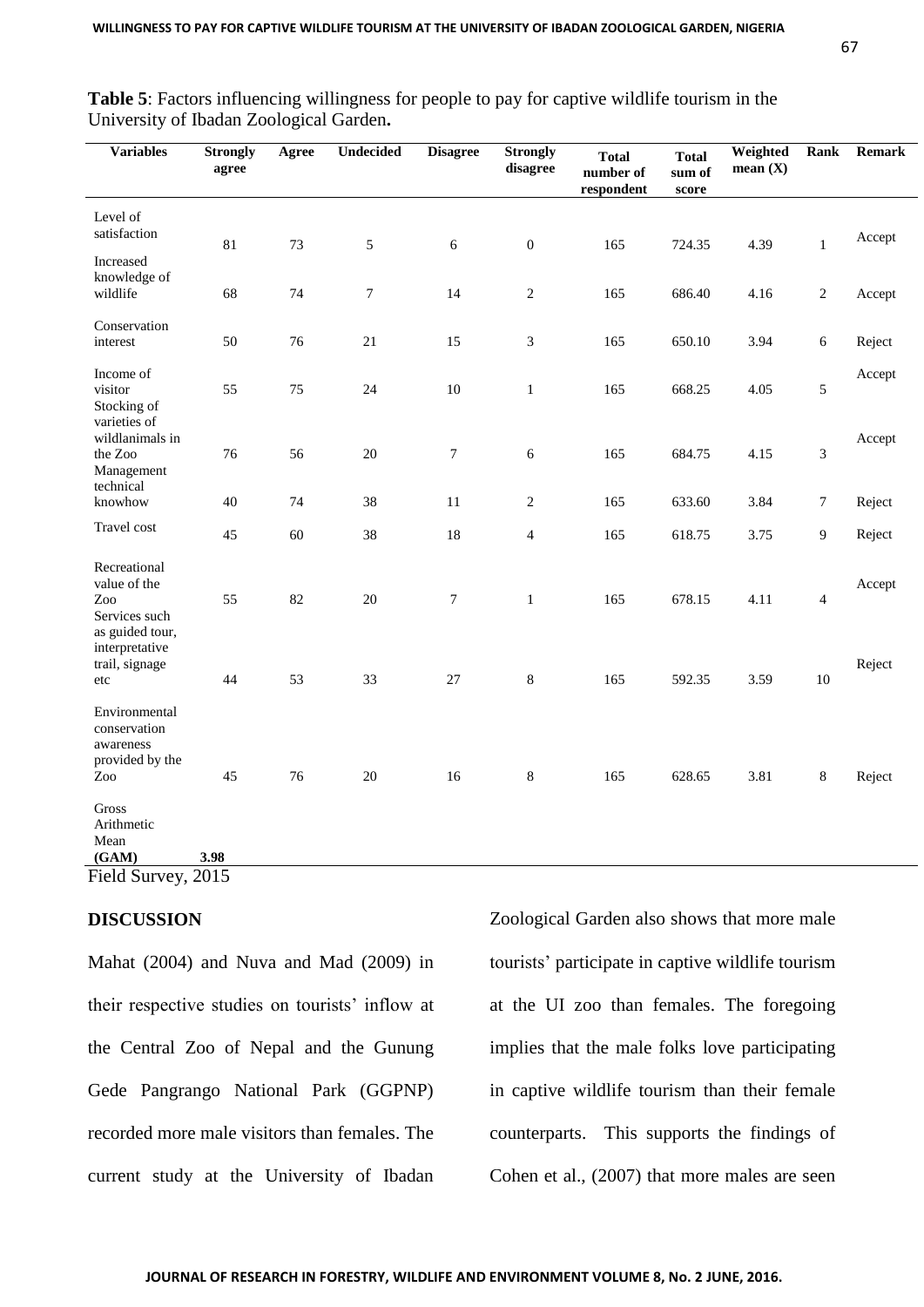in public parks than female. Boas et al. (2004) reported that majority of ecotourists of Parque Florestal Quedas do Rio Bonito, Lavras (Mg), Brazil were male. Alarape (2015) also reported more male visitors in Markurdi Zoological Garden. This might be attributed to gender differences in recreational activities, interests and willingness to pay. Overwhelming majority of the visitors were within the ages of 20-40 years; an indication that they are within their active ages. The prime ages of these visitors who were primarily students with moderate income level suggests that they are economically viable to spend money on leisure and recreation as opined by Ogunbodede, (2012). The relatively higher proportion of respondents with degrees and tertiary education is not unexpected; the Zoological garden is sited on a University Campus, and this may have prompted this high involvement of the enlightened community to the zoo. The overwhelming majority of the unmarried visitors patronizing the UI Zoological garden further suggest that they are perhaps still pursuing education and

during leisure, they spend their time on tourism at the zoo. This is consistent with the study carried out by Adetola and Oluleye (2014) at the University of Ibadan and Obafemi Awolowo University Zoological gardens where majority of the visitors to the Zoos were students and youths.

Considerable number of Patrons to the zoo, which includes domestic and international tourists, resides within Ibadan metropolis. This corroborates the earlier research by Ridgway *et al.*, (2005) on zoo visitor behaviour where majority of visitor groups lived in the same city as the zoo they were visiting.

Visitors to U.I Zoo have great interest in captive wildlife tourism and they are willing to pay for it, they added that they would be willing to pay more if the charges are used to improve the Zoo facilities as well as conservation strategies. The result agreed with the study carried out by Nuva and Mad (2009) at GGPNP, where 61% out of 423 respondents were willing to pay for the given bid, and 39% were not willing.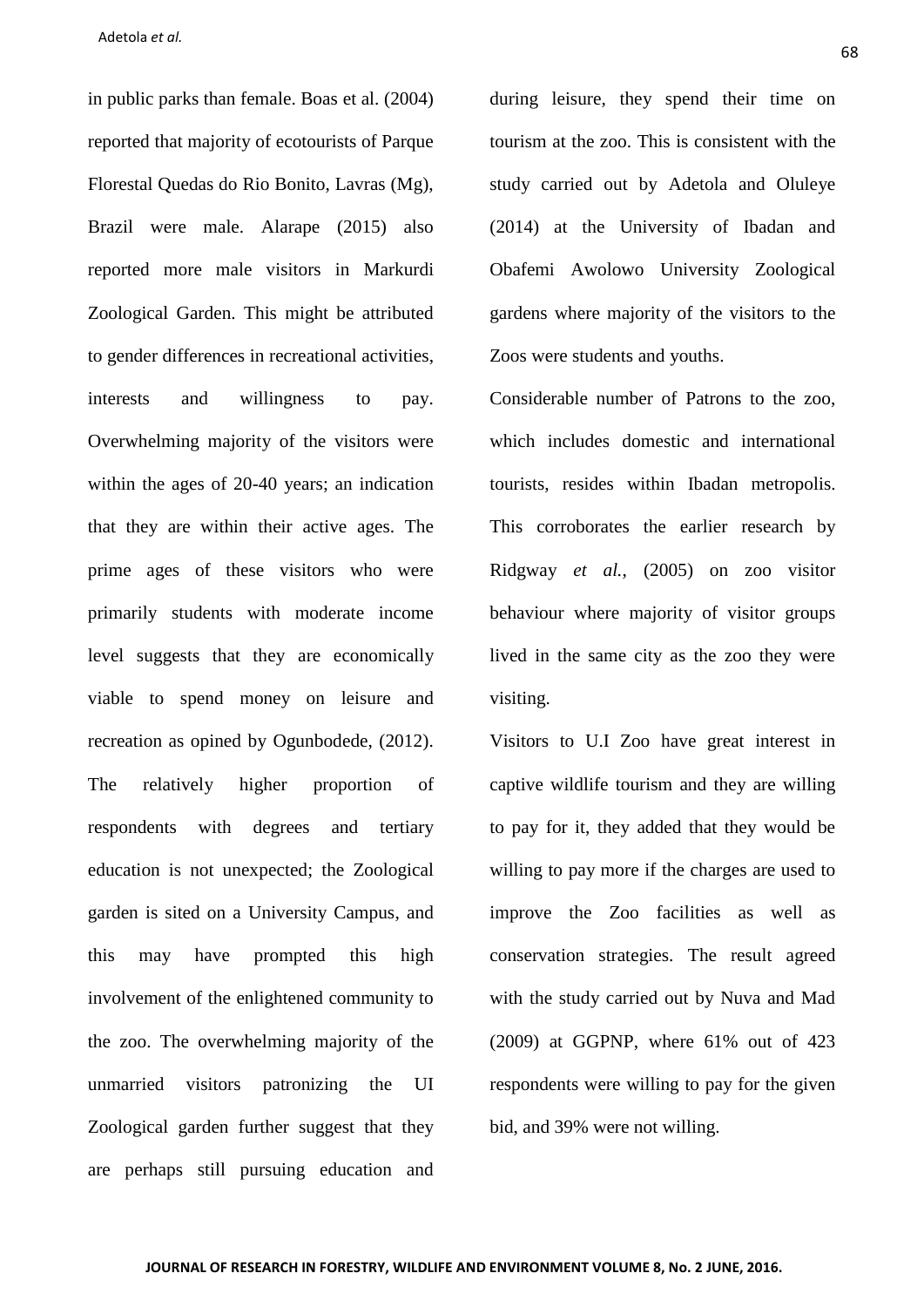Income of the visitors had the highest significant effect on willingness to pay. This implies that the higher the income earned by the visitors the higher their willingness to pay. This compliments the studies at Palangan Forest Park and Hurulu Forest Reserve in Sri Lanka by Narges *et al.* (2013) and Weerakoon *et al.* (2010). In the above studies, average monthly income was a common factor, which influenced the Willingness-To-Pay of both local and foreign visitors at Palangan Forest Park and Hurulu Forest Reserve. This implies that visitors that earn more are likely to be willing to pay more for captive wildlife tourism in the U.I Zoo. Marital status of the visitors also has significant effect on their willingness to pay, followed by their place of residence. This implies that singles with fewer responsibilities to cater for are more willing to pay compared to others who are married with family responsibilities. Place of residence also has significance influence on visitors willingness to pay. This is an indication that, the closer the residence of visitors to the U.I Zoo, the more their patronage and willingness to pay for the attractions and services offered

by the Zoo. This contradicts the findings of Ijeomah and Herbert (2012) at the ecotourism destinations in Plateau State, where significant relationship between visitors' age, sex and their willingness to pay was observed. Among the factors influencing willingness for people to pay for captive wildlife tourism at the University of Ibadan Zoological Garden, the level of satisfaction of visitors has the highest influence. This finding supports Reichel and Urieli (2008) that viability of ecotourism is attributed to high level of tourist satisfaction. Increased level of wildlife knowledge in terms of wildlife habitat, distribution, food and feeding habit, conservation status and threats to their existence is also a predictor of willingness to pay. The more the Zoo management stocks the Zoo with diverse species of wild animals of high intrinsic value, the more visitors willingness to pay increases. Thus, recreational values of Zoos also influence willingness to pay (Zaiton, 2008). Therefore, right stocking backed up with upgraded management technical knowhow with increased strategies for conservation will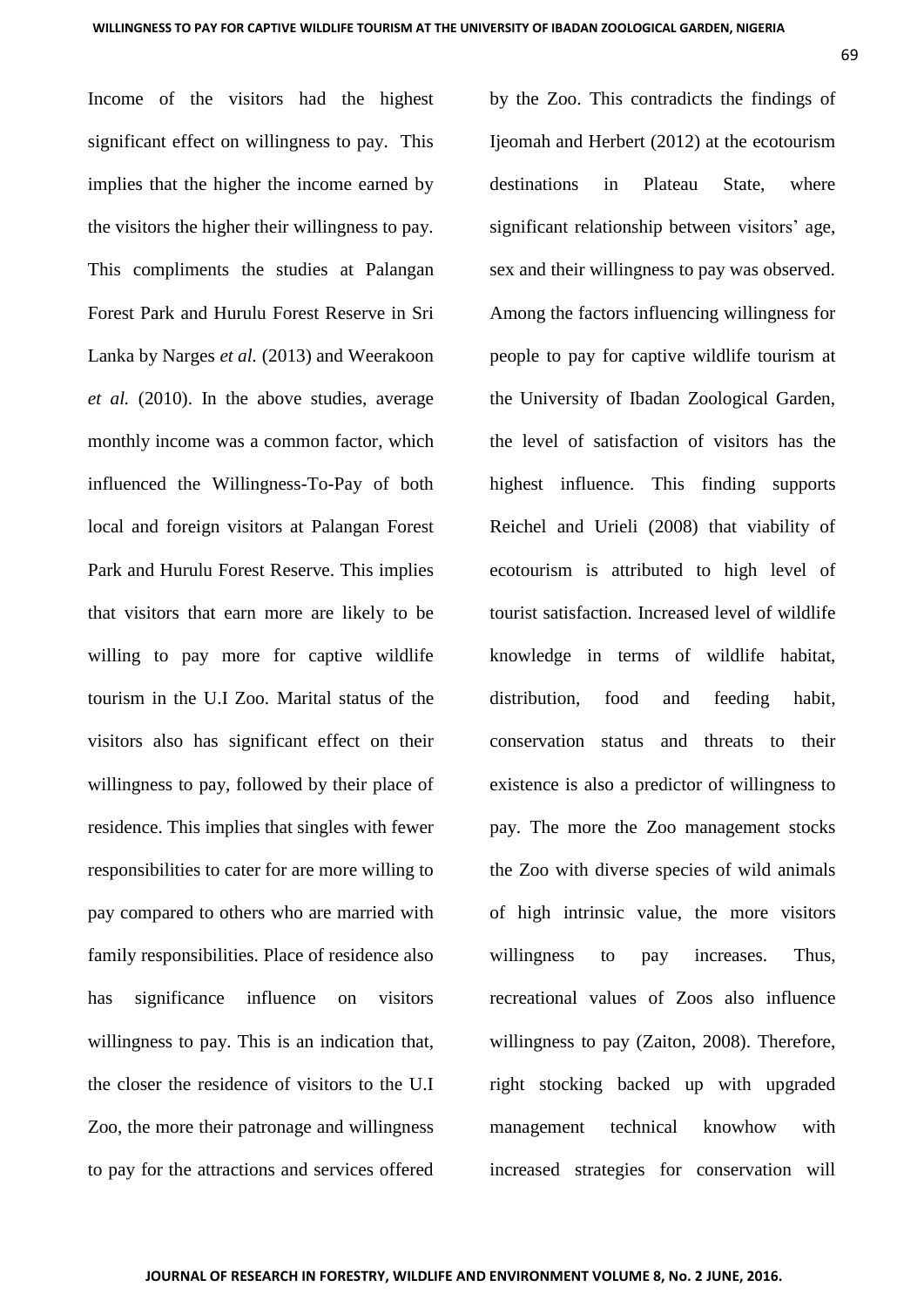increase the rate at which visitors would be willing to pay for captive wildlife tourism in the U.I Zoo.

#### **CONCLUSION**

This study provides a summary of willingness to pay for captive wildlife tourism at the University of Ibadan Zoological Garden. It is thus established that male and youths visit the U.I Zoo the most. The willingness of visitors to pay for captive wildlife tourism in the U.I Zoo is greatly influenced by their level of satisfaction, and visitors paying characteristics is affected the most by the monthly estimated income of the visitors. Although the U.I Zoo visitors are willing to pay for the captive wildlife tourism in the Zoo, they are not satisfied with the current charges offered by the Zoo, the entrance fee is not only considered here, the Zoo visitors are

#### **REFERENCES**

Adetola B.O. and Oluleye A.O. (2014). Visitors' Profile and Perception of Zoo Environment

> towards Conservation. A case study: University of Ibadan and Obafemi Awolowo University Zoological Gardens, South Western Nigeria. *Students' Conference of the Tropical*

not satisfied with other user charges especially charges on the use of cameras and tour guard service. However, the visitors will be willing to pay more if the Zoo facilities, services as well as its conservation strategies are improved through development of programmes such as production of educational materials as souvenirs, introduction of Zoo week or day as well as animal talk session to increase the level of satisfaction of these visitors.

## **AKNOWLEDGEMENT**

Author is thankful to the Director of University of Ibadan Zoological Garden; Morenikeji Jumoke for the approval to conduct the research in the Zoo. Efforts of the Zoo curators and keepers towards the success of the research are highly commendable.

## *Biology Association African Alumni Group. Pp 36.*

Alarape, A.A., Yager, G.O. and Salman, K.K.(2015). Assessment of Tourists Satisfaction and Perception in Makurdi Zoological Garden, Benue State, Nigeria. *Journal of Research in Forestry, Wildlife and Environmental,* 7  $(1): 1-12$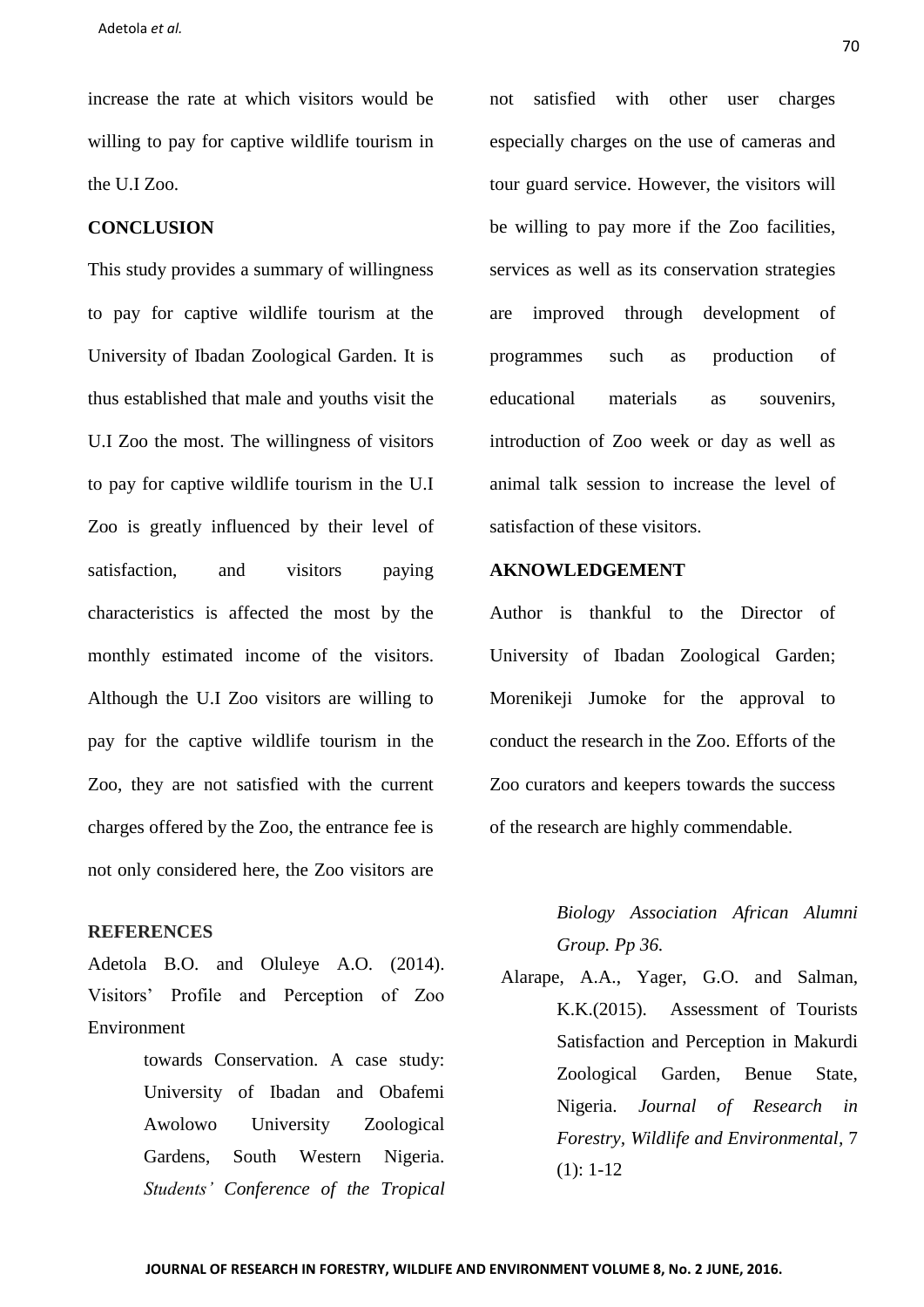Alexander R. (2012). Dollar benchmark: The rise of the  $$1 - a - day$  statistics. Available online at :*[www.bbc.com/news/magazine-1731.](http://www.bbc.com/news/magazine-1731.)* Assessed: July, 12, 2015.

- Bôas, R.V., Davide, A.C. and Andrade, C.M.R. (2004). Visitors of Parque Florestal Quedas do Rio Bonito, Lavras (Mg), Brazil: A Management Planning Based on Profile, Perceptions, Needs and Motivations. *Working Papers*, Finnish Forest Research Institute 2. Available at http://www.metla.fi/julkaisut/workingpa pers/2004/mwp002.htm
- Boyd S.F., Cindy J., Shirley M.B. (2014). Man-Made Wildlife Tourism Destination: The

Visitors Perspective on Lok Kawi Wildlife Park, Sabah, Malaysia. *SHS Web of Conferences 12, 010 68.*

- Cohen A. D., McKenzie T., Sehgal A., Williamson S., Golinelli D., Lurie N. (2007).Contributions of Public Parks to physical activity. *America Journal of Public Health.* 97(3):509–514.
- Elsie R., Andrew N., and Nicole E. (2006). A Willingness to Pay Study for Park Fees:
	- Quill/Boven National Park and St Eustatius Marine Park, St Eustatius, Netherlands Antilles. Pp 1-29. Available on line at : *[www.statiapark.org](http://www.statiapark.org/)* Accessed on March,  $17^{th}$  2016.
- Higginbottom K. (2004), Wildlife Tourism Impacts, Management and

Planning.*Pacific Conservation Biology*, Common Ground Publishing, Pty. Ltd.  $Xiv + 277$ .

Ijeomah H.A. and Herbert B.C. (2012).

Reality of Tourism Management: Business Viability and Tourists' Behaviour in Plateau State, Nigeria. *Special issue: Sustainability, Tourism & Environment in the Shift of a Millennium: A Peripheral View. CULTUR, ano 06* ‐ *nº 03* ‐ *Ago/2012.* Pp 55-71 Available at www.uesc.br/revistas/culturaeturismo

Lindberg K. (2001). Protected Area Visitor Fees Overview. Cooperative Research Centre for

> Sustainable Tourism. Available online at [:http://www.eceat](http://www.eceat-projects.org/tourism-manual/6-3%20PA%20Visitor%20Fees%20-%20Overview)[projects.org/tourism-manual/6-](http://www.eceat-projects.org/tourism-manual/6-3%20PA%20Visitor%20Fees%20-%20Overview) [3%20PA%20Visitor%20Fees%20-](http://www.eceat-projects.org/tourism-manual/6-3%20PA%20Visitor%20Fees%20-%20Overview)

[%20Overview.](http://www.eceat-projects.org/tourism-manual/6-3%20PA%20Visitor%20Fees%20-%20Overview)Accessed on March, 17<sup>th</sup> 2016.

Mahat T.J. (2004). Economic Valuation of

Environmental Resources: A Case Study of the Central Zoo of Nepal.Msc. Thesis in the Central Department of Environmental Science, Tribhuvan University Kathmandu, Nepal. Pp 81.

Narges S., Sajad P.,Masoud S., and Mojtaba K.

- (2013). Economic valuation of environmental amenity of Palangan Forest Park; Contingent valuation method.Researcher 5(4):59-64.
- Nuva, R. and Mad N. S. (2009). Willingness to Pay towards the Conservation of Ecotourism